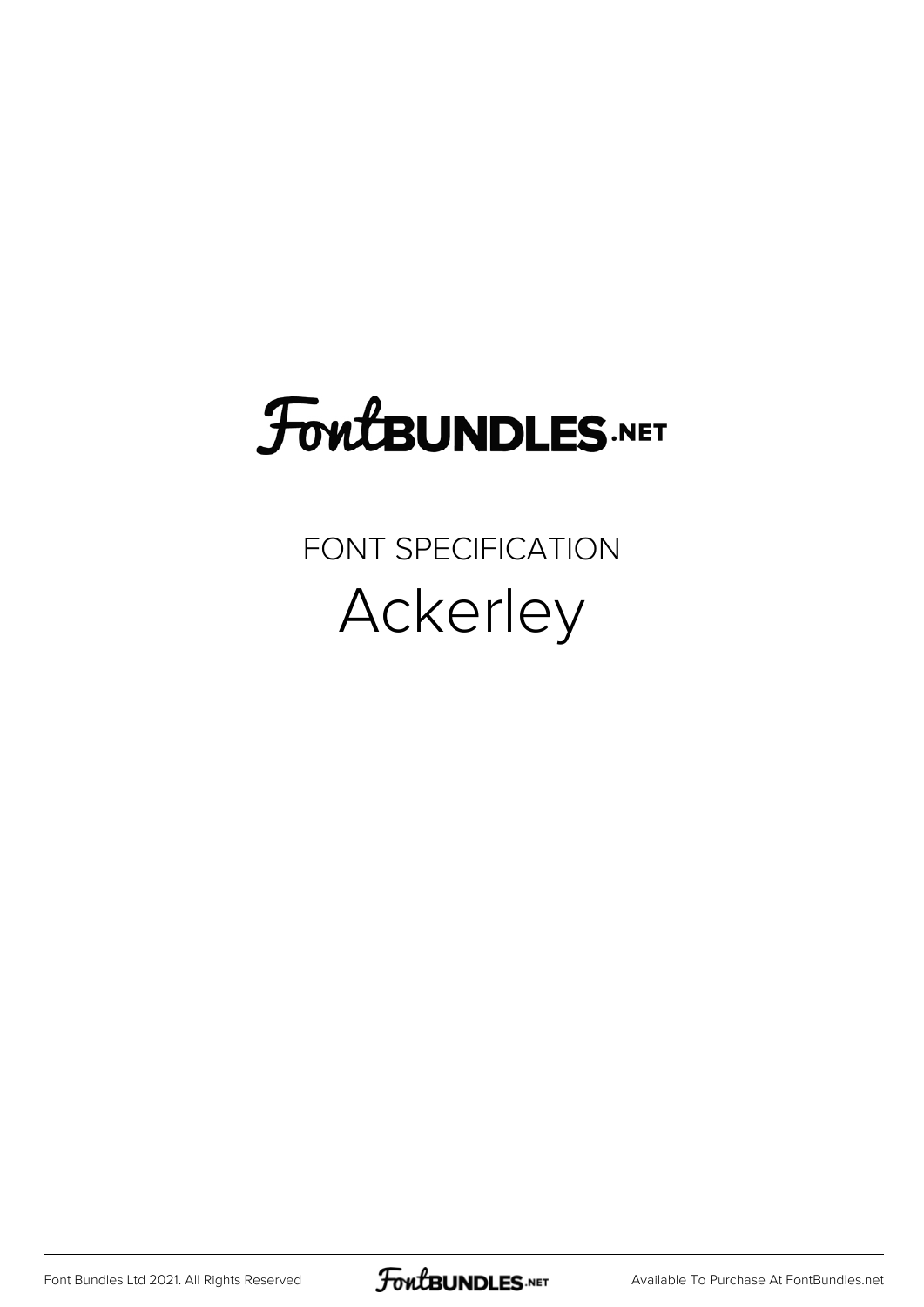

**Uppercase Characters** 

## ABCDEFGHIJKLMNOPQRST UVWXYZ

Lowercase Characters

## abcdefghijklmnopgrstuv WXYZ

**Numbers** 

## 0123456789

Punctuation and Symbols



All Other Glyphs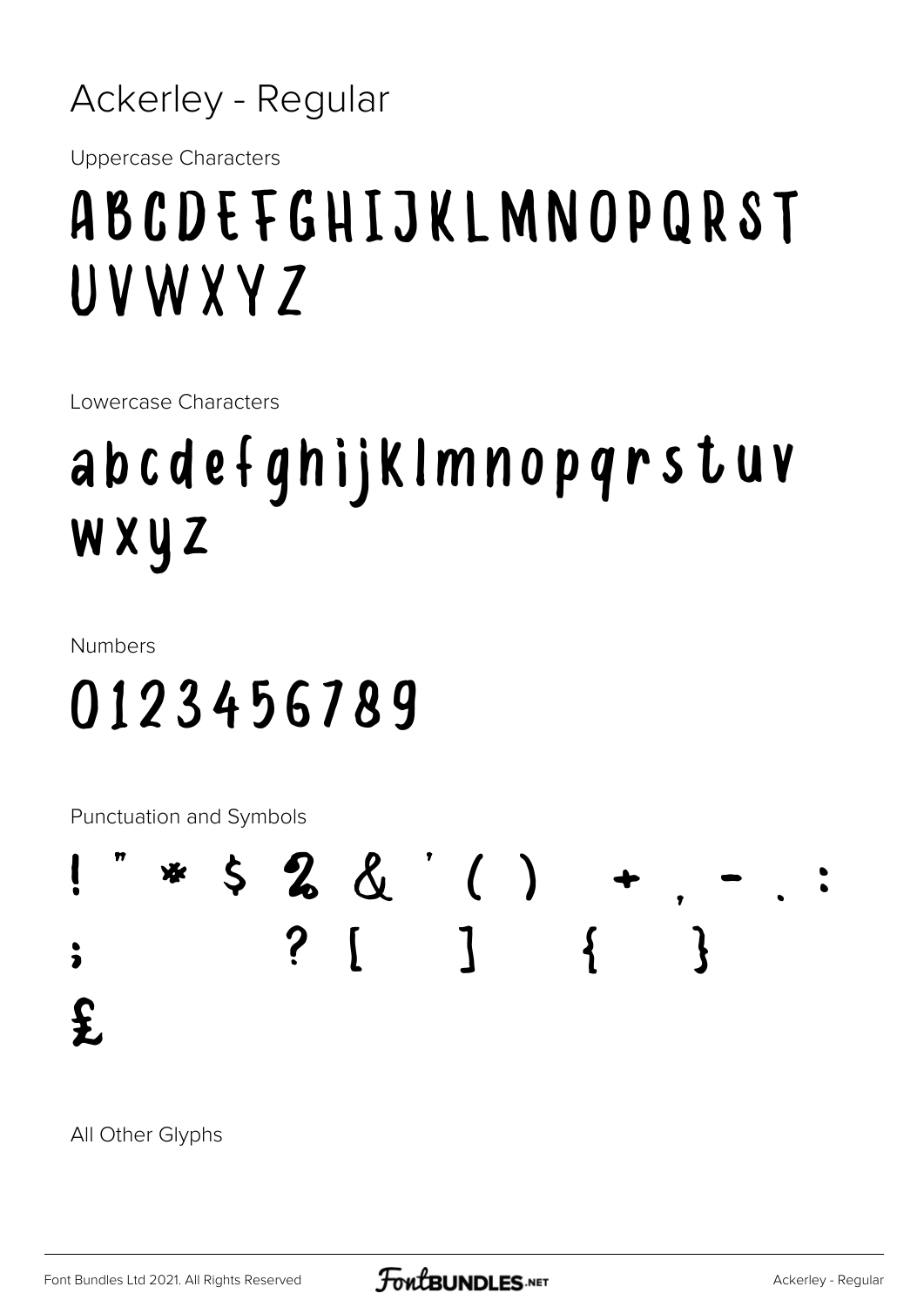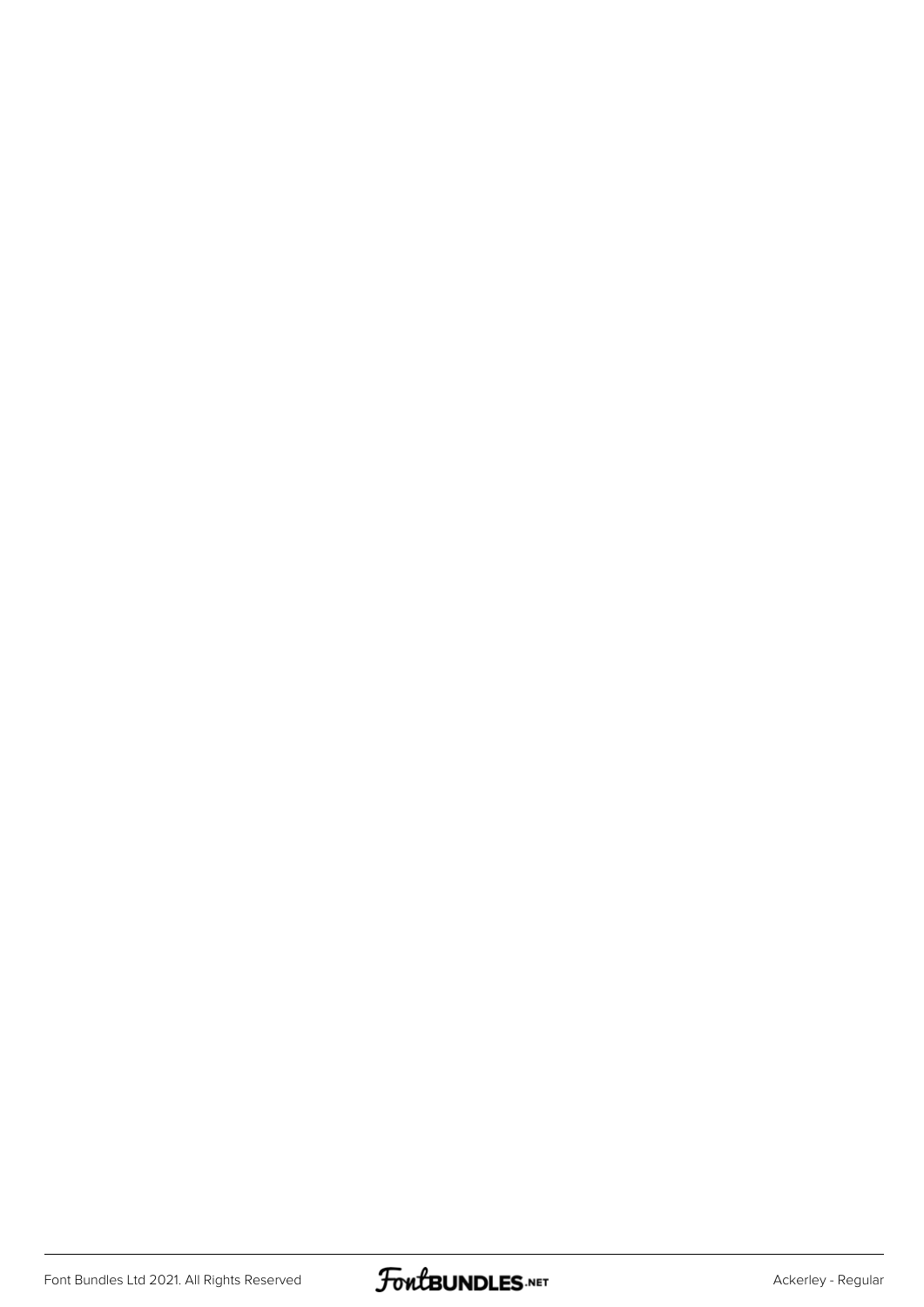